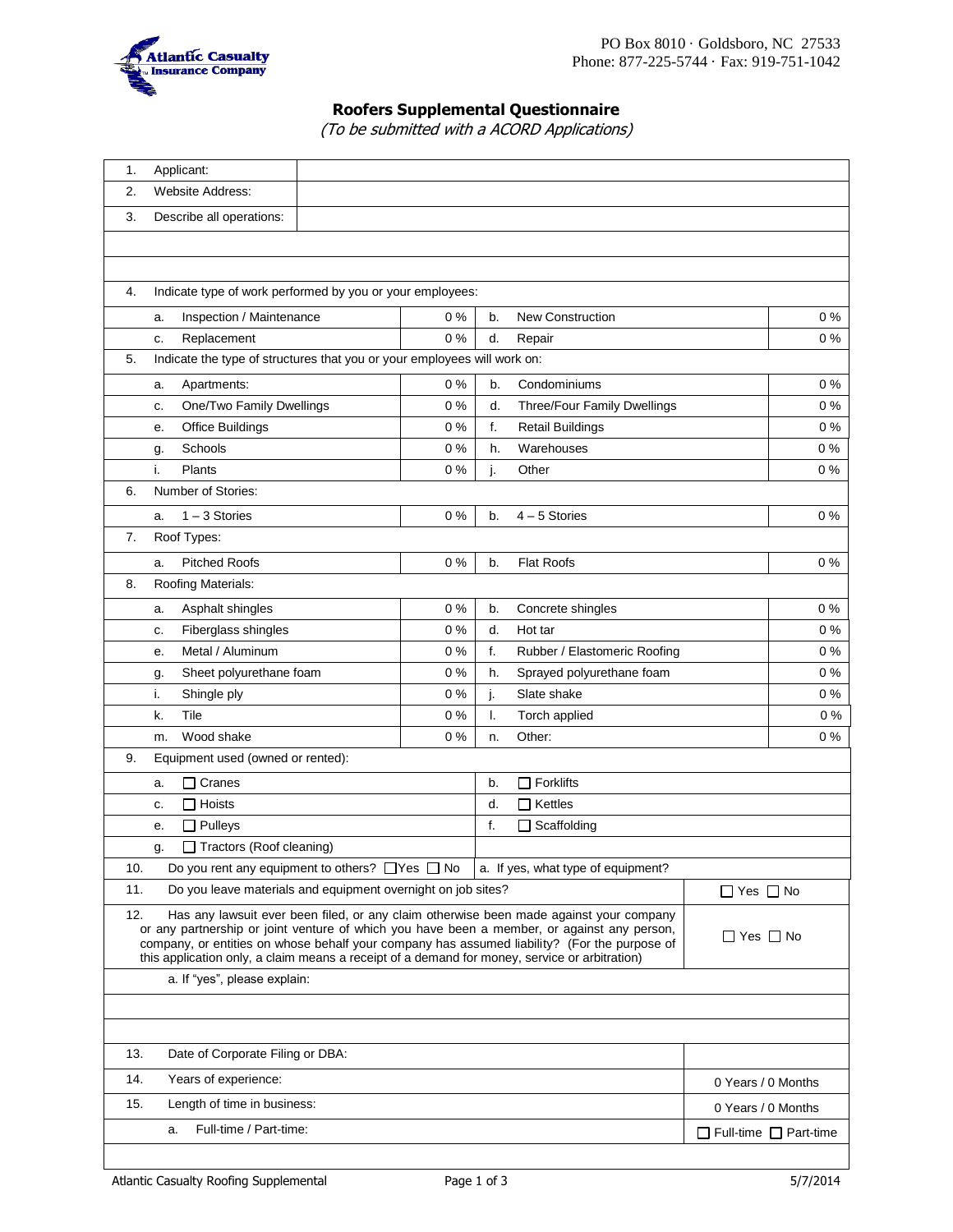

# **Roofers Supplemental Questionnaire**

(To be submitted with a ACORD Applications)

| Are you licensed?<br>17.                                                                                                                         | $\Box$ Yes $\Box$ No                     |                      |                    |                                                                                                                     |                      |  |  |  |
|--------------------------------------------------------------------------------------------------------------------------------------------------|------------------------------------------|----------------------|--------------------|---------------------------------------------------------------------------------------------------------------------|----------------------|--|--|--|
| Kind of license:<br>a.                                                                                                                           |                                          |                      |                    |                                                                                                                     |                      |  |  |  |
| License No.:<br>C.                                                                                                                               |                                          |                      |                    |                                                                                                                     |                      |  |  |  |
| Number of:<br>18.                                                                                                                                |                                          |                      |                    |                                                                                                                     |                      |  |  |  |
| Owners:<br>a.                                                                                                                                    |                                          | 0                    | b.                 | Partners                                                                                                            | 0                    |  |  |  |
| FT Employees<br>c.                                                                                                                               |                                          | 0                    | d.<br>PT Employees |                                                                                                                     | 0                    |  |  |  |
| Leased Employees:<br>e.                                                                                                                          |                                          | 0                    | f.<br>Day Laborers |                                                                                                                     | 0                    |  |  |  |
| 19. State / Area of operations:                                                                                                                  |                                          | $\prime$             |                    |                                                                                                                     |                      |  |  |  |
| Radius of operations from your main location:<br>a.                                                                                              | 0 Miles                                  |                      |                    |                                                                                                                     |                      |  |  |  |
|                                                                                                                                                  |                                          |                      |                    | 20. List the past three projects including location, receipts, type of work performed, project start and end dates. |                      |  |  |  |
| Type of Work Performed                                                                                                                           | Receipts                                 | Location             |                    | <b>Start Date</b>                                                                                                   | <b>End Date</b>      |  |  |  |
|                                                                                                                                                  | \$0                                      |                      |                    |                                                                                                                     |                      |  |  |  |
|                                                                                                                                                  | \$0                                      |                      |                    |                                                                                                                     |                      |  |  |  |
|                                                                                                                                                  | \$0                                      |                      |                    |                                                                                                                     |                      |  |  |  |
| 21. Account history for prior 3 years:                                                                                                           |                                          |                      |                    |                                                                                                                     |                      |  |  |  |
|                                                                                                                                                  |                                          | <b>Current Year</b>  |                    | Last Year                                                                                                           | Year Before Last     |  |  |  |
| Employee Payroll<br>a.                                                                                                                           |                                          | \$0                  |                    | \$0                                                                                                                 | \$0                  |  |  |  |
| <b>Total Revenue</b><br>b.                                                                                                                       |                                          | \$0                  |                    | \$0                                                                                                                 | \$0                  |  |  |  |
| <b>Total Subcontracted Costs</b><br>c.                                                                                                           |                                          | \$0                  |                    | \$0                                                                                                                 | \$0                  |  |  |  |
| 22. Do you normally use the same subcontractors                                                                                                  |                                          |                      |                    |                                                                                                                     | $\Box$ Yes $\Box$ No |  |  |  |
| 23. Please describe the operations performed by subcontractors for you below:                                                                    |                                          |                      |                    |                                                                                                                     |                      |  |  |  |
| Operation                                                                                                                                        | Percentage                               | Operation            |                    | Percentage                                                                                                          |                      |  |  |  |
| Carpentry                                                                                                                                        | $0\%$                                    | Guttering            |                    | $0\%$                                                                                                               |                      |  |  |  |
| Hot Tar                                                                                                                                          | 0%                                       | Insulation           |                    | 0%                                                                                                                  |                      |  |  |  |
| Siding                                                                                                                                           | 0%                                       | Waterproofing        | $0\%$              |                                                                                                                     |                      |  |  |  |
| Other:                                                                                                                                           | $0\%$                                    |                      |                    |                                                                                                                     |                      |  |  |  |
| 24. Are certificates of insurance obtained from subcontractors?                                                                                  |                                          | $\Box$ Yes $\Box$ No |                    |                                                                                                                     |                      |  |  |  |
| Minimum Limits Required<br>a.                                                                                                                    | \$<br>per Occurrence                     |                      |                    |                                                                                                                     |                      |  |  |  |
| Are you named as an additional insured on the subcontractors' policies?<br>b.                                                                    | $\Box$ Yes $\Box$ No                     |                      |                    |                                                                                                                     |                      |  |  |  |
| 25. Do you use a written contract for all your subcontractors that includes a hold harmless clause in<br>your favor?                             | $\Box$ Yes $\Box$ No                     |                      |                    |                                                                                                                     |                      |  |  |  |
| 26. How long are certificates retained after the completion of work:                                                                             | 0 Years / 0 Months                       |                      |                    |                                                                                                                     |                      |  |  |  |
| Do you use a standard service contract that sets out your responsibilities?<br>27.                                                               | Yes $\Box$<br>$\Box$<br>$\Box$ N/A<br>No |                      |                    |                                                                                                                     |                      |  |  |  |
| a. Please attach a copy of your contract, agreement and/or warranty:                                                                             | $\Box$ Attached                          |                      |                    |                                                                                                                     |                      |  |  |  |
| 28. Do you ever assume responsibility for any injury or property damage the may occur regardless<br>of who may have caused the injury or damage? | $\Box$ Yes $\Box$ No                     |                      |                    |                                                                                                                     |                      |  |  |  |
| 29. Are all jobs inspected by a foreman or supervisor upon completion:                                                                           | $\Box$ Yes $\Box$ No                     |                      |                    |                                                                                                                     |                      |  |  |  |
| a. Is there a written record of the inspection made and retained with the job file:                                                              | $\Box$ Yes $\Box$<br>∐ N/A<br>No         |                      |                    |                                                                                                                     |                      |  |  |  |
| 30. Will any work be performed in the states of Nevada, California or South Carolina?                                                            | $\Box$ Yes $\Box$ No                     |                      |                    |                                                                                                                     |                      |  |  |  |